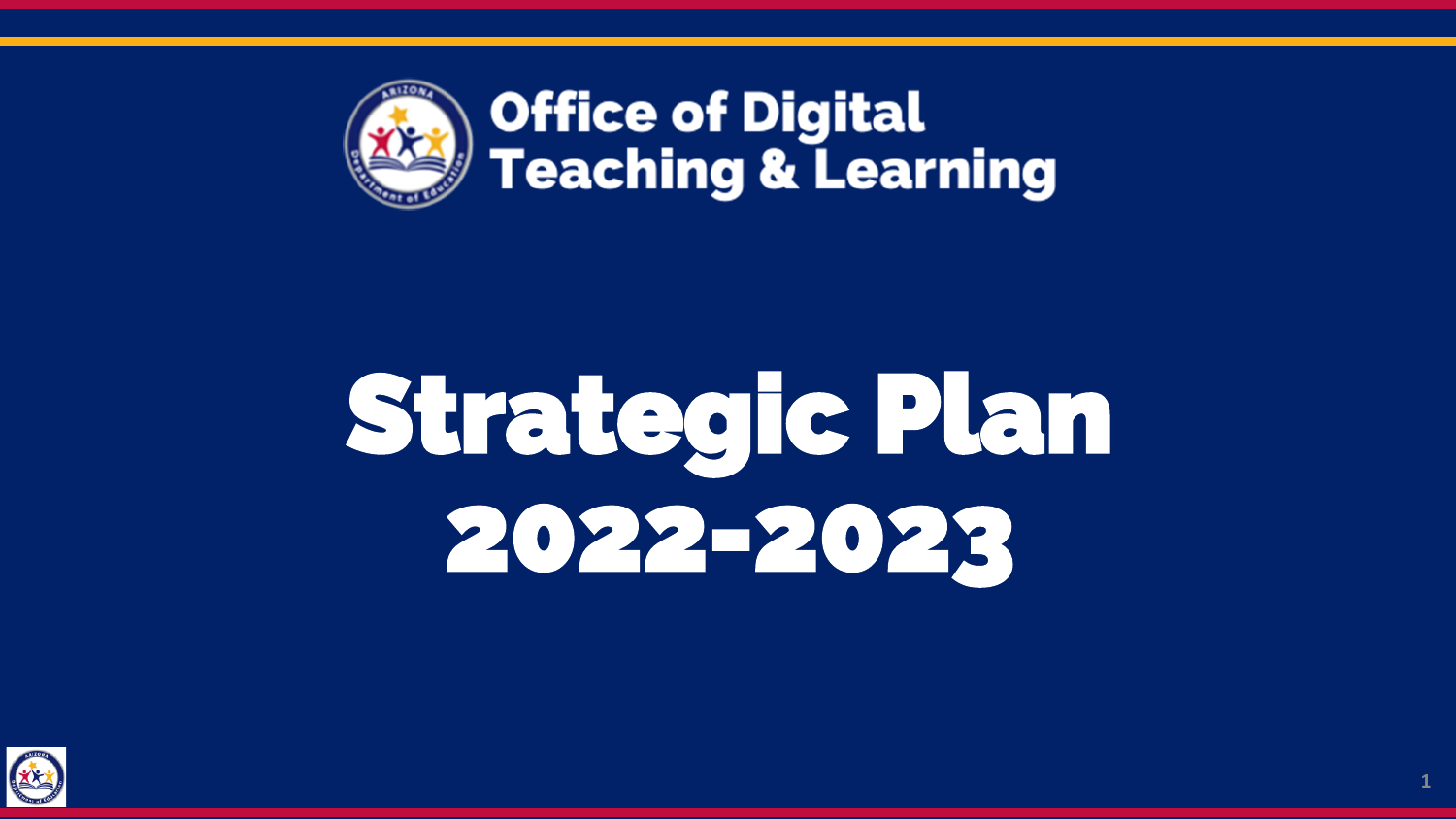### **VISION AND MISSION**

**VISION:** The Office of Digital Teaching & Learning is a **conduit** between Local Education Agencies and **technology resources** in support of **digital equity** for K12 in Arizona.

> **MISSION:** The Office of Digital Teaching & Learning serves Local Education Agencies in a **consultative role** by **building a community** of educators and solution experts dedicated to support the vision of achieving digital equity for all students to achieve their full potential.

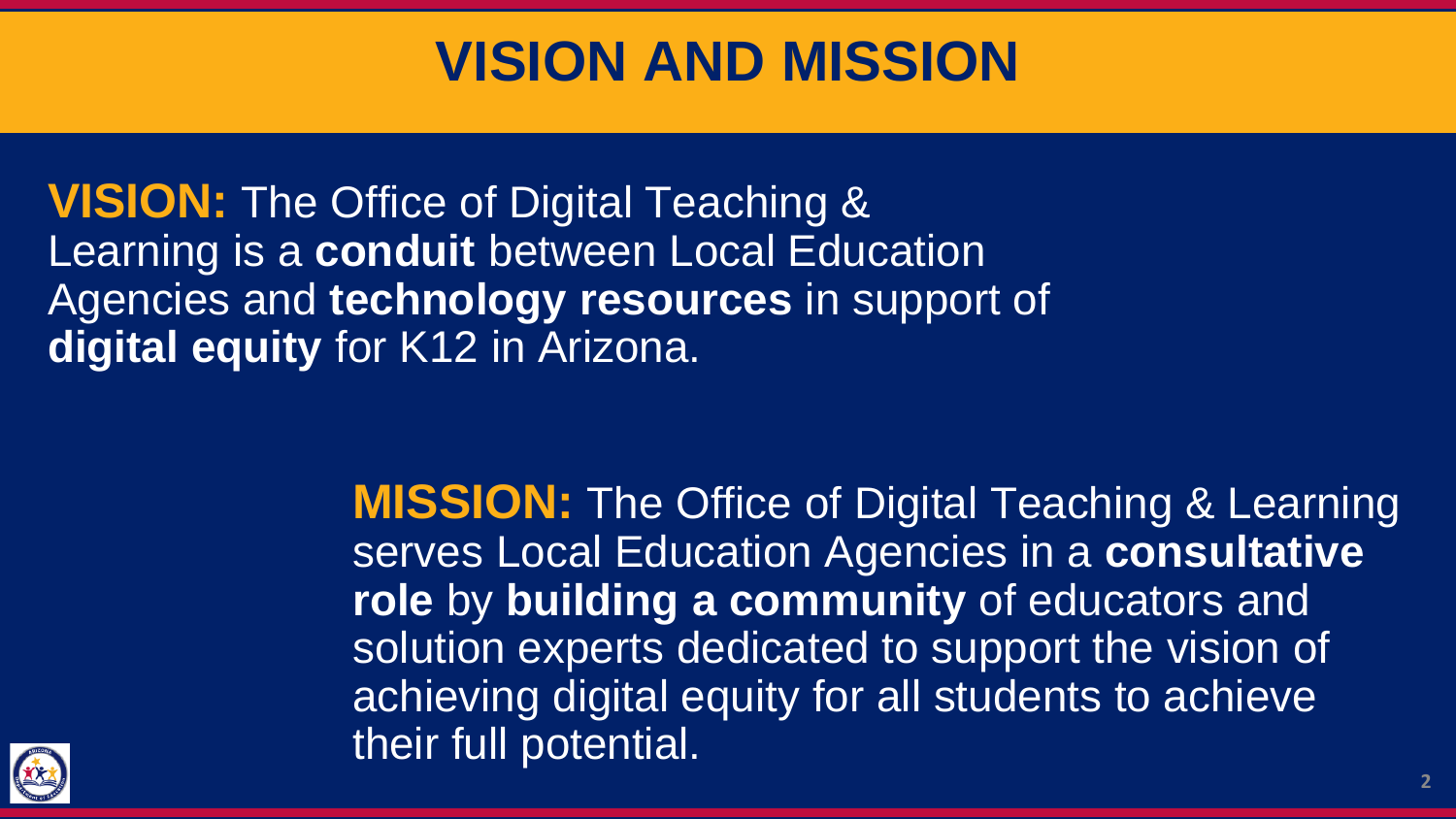### **GOAL**

**GOAL:** By **2025**, build a strong community of educators and solution experts dedicated to ensuring **95%** of K12 households in Arizona have a **device**, adequate **connectivity**, and **skills** so students can achieve their full potential.

### **Bridge. Connect. Succeed.**



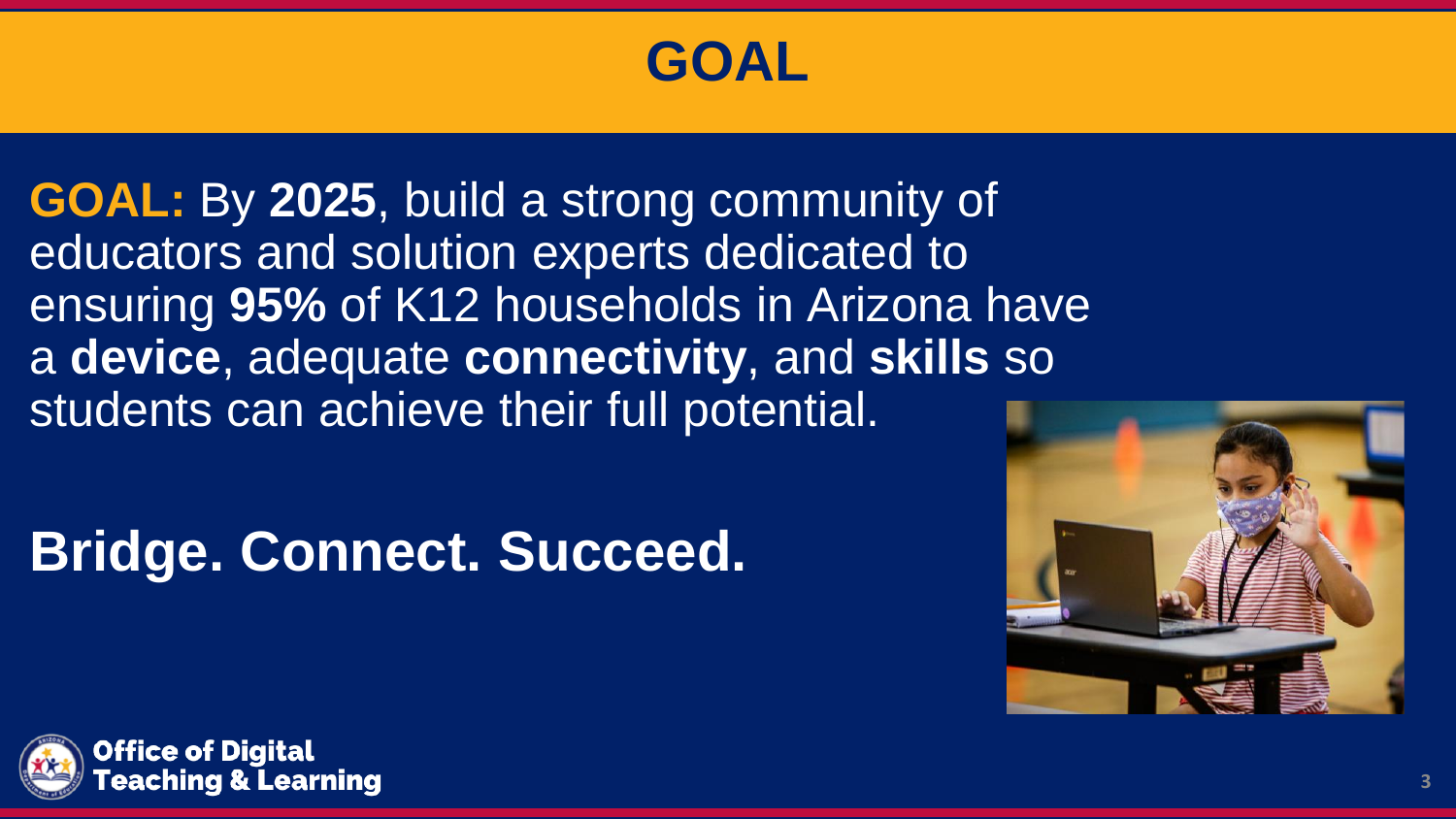### **ARIZONA DEPARTMENT OF EDUCATION STRATEGIC PLAN: 2022-2026**

**Priority #1: Student Equity and Achievement**

**Priority #2: Educator Recruitment and Retention**

**Priority #3: Safe and Healthy Schools**

**Priority #4: Strategic Funding**

**Priority #5: Strategic Data Use**



**Office of Diaital** iing & Learning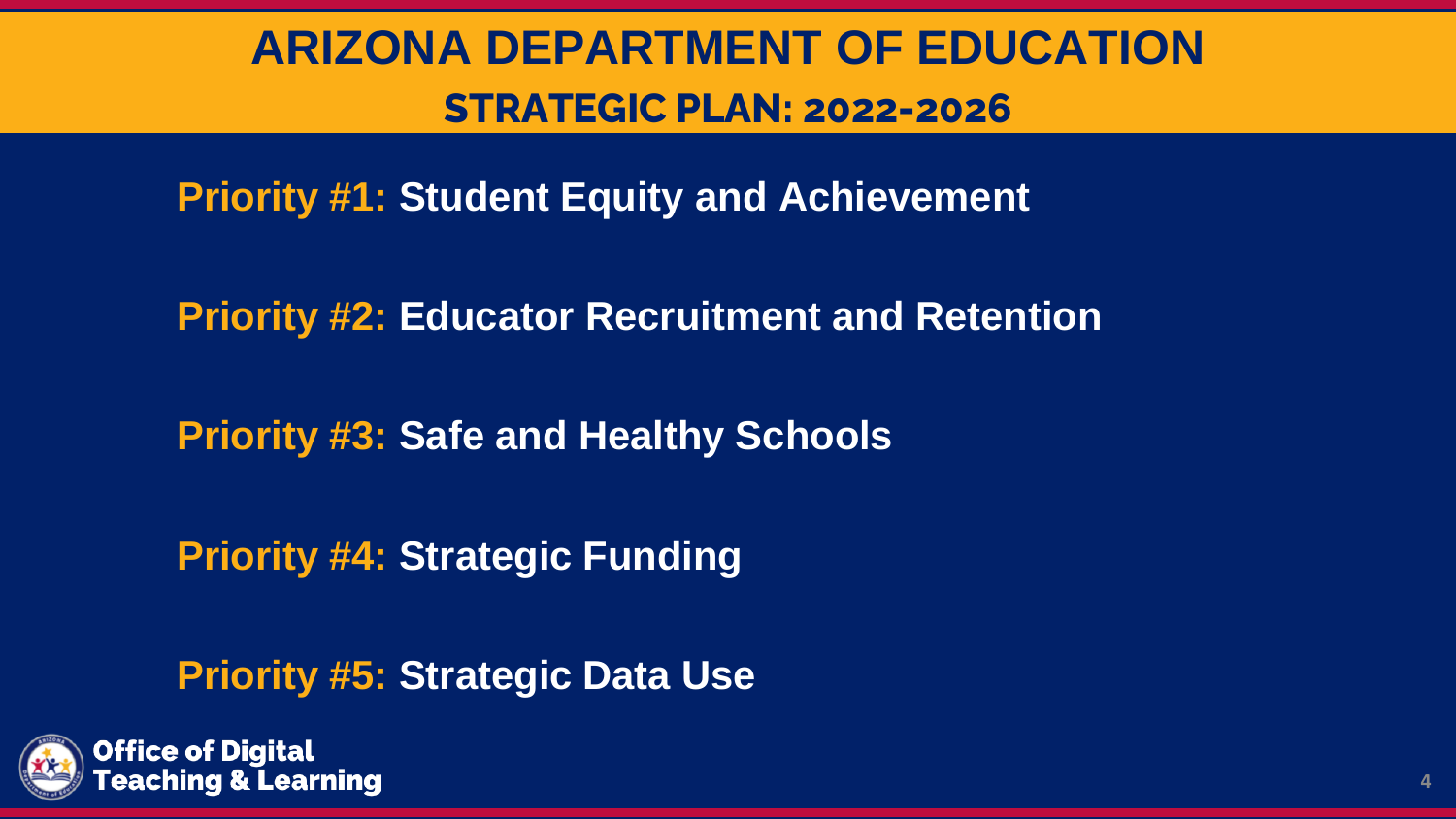### **OFFICE OF DIGITAL TEACHING AND LEARNING STRATEGIC PLAN: 2022-2023**





- 1. Build **Community** with Local Education Agencies and solution experts
- 2. Gather **Data** / Measure Progress
- 3. Facilitate Technology **Solutions and Resources**

**Student Equity and Achievement Educator Retention Safe Schools Strategic Funding Strategic Data Use 5**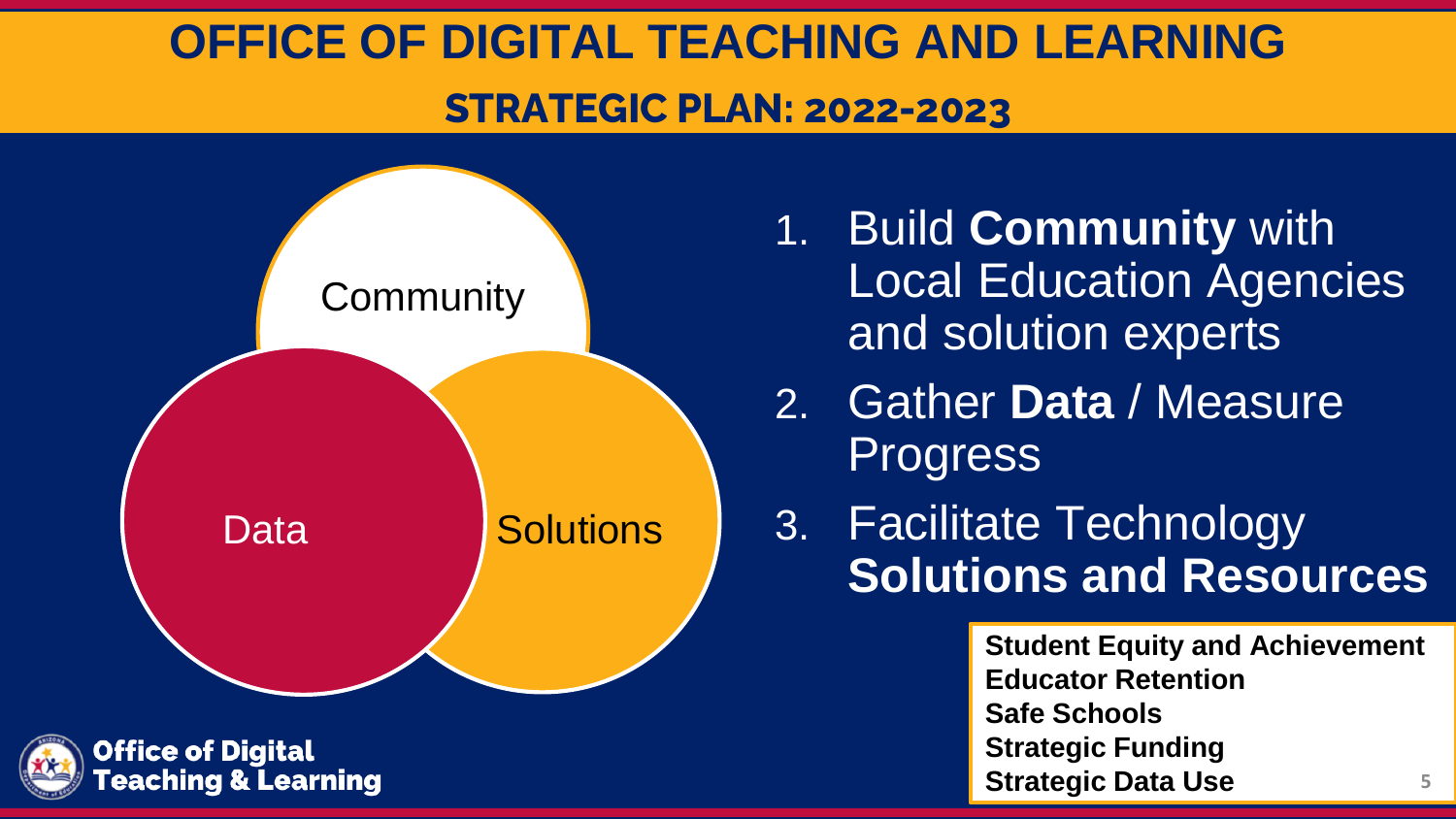### **STRATEGY**

#### **COMMUNITY**

- **Engaging Local Education** Agencies and solution experts in Communities of **Practice**
- Facilitating knowledge sharing
- Facilitating training opportunities for Local Education Agencies, families and students
- Economies of Scale

**Office of Digital<br>Teaching & Learning** 

### **DATA COLLECTION AND ANALYSIS**

- Identifying and tracking metrics of success: Key Performance Indicators
- Developing evaluation instruments for Local Education Agencies to use for their internal evaluation practices
- Continuous evaluation of opportunities that drive solutions

#### **SOLUTIONS**

- Digital Devices
- Connectivity
- Digital Skills
- Data and Security
- Policies and Procedures
- Classroom Innovation
- Digital Transformation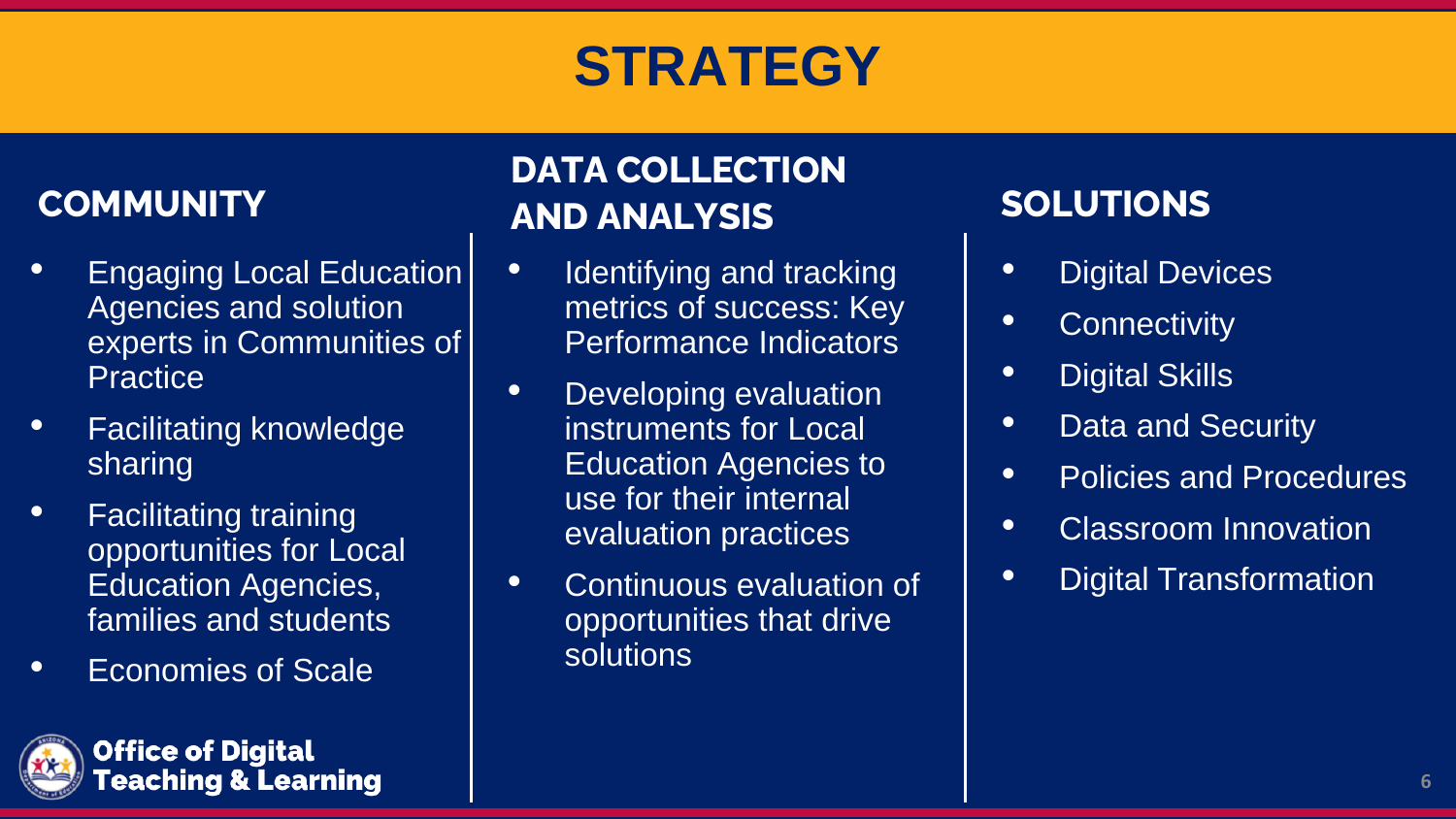### **DIGITAL DEVICES**

#### **Data Analysis and Findings:**

 $\left[ 60\% \right]$  of respondents lack a refresh plan for<br> $\left[ 60\% \right]$  instructional devices



 $\left\{ 87\% \right\}$  is the average of student and teacher devices<br> $\left\{ 87\% \right\}$  that are no longer covered under manufacturers' warranty



 $71\%$  of respondents lack a refresh plan for student devices

 $\left\lceil \frac{89}{6} \right\rceil$  is the average of student devices that are not fully protected from losses or theft

 $66\%$  of respondents have a one-to-one program



of respondents use Chromebooks for their student allotted devices

#### **Potential Solutions:**

Statewide contract negotiation for devices at lower costs. *Device as a Service.*

Proof of Concept of white glove services, refresh plans, support. *Device as a Service.*

Distribution of Standards for "How to Develop a Device Replace Plan"

Shared support services. Device protection from damages, losses or theft

> **Student Equity and Achievement Strategic Funding**

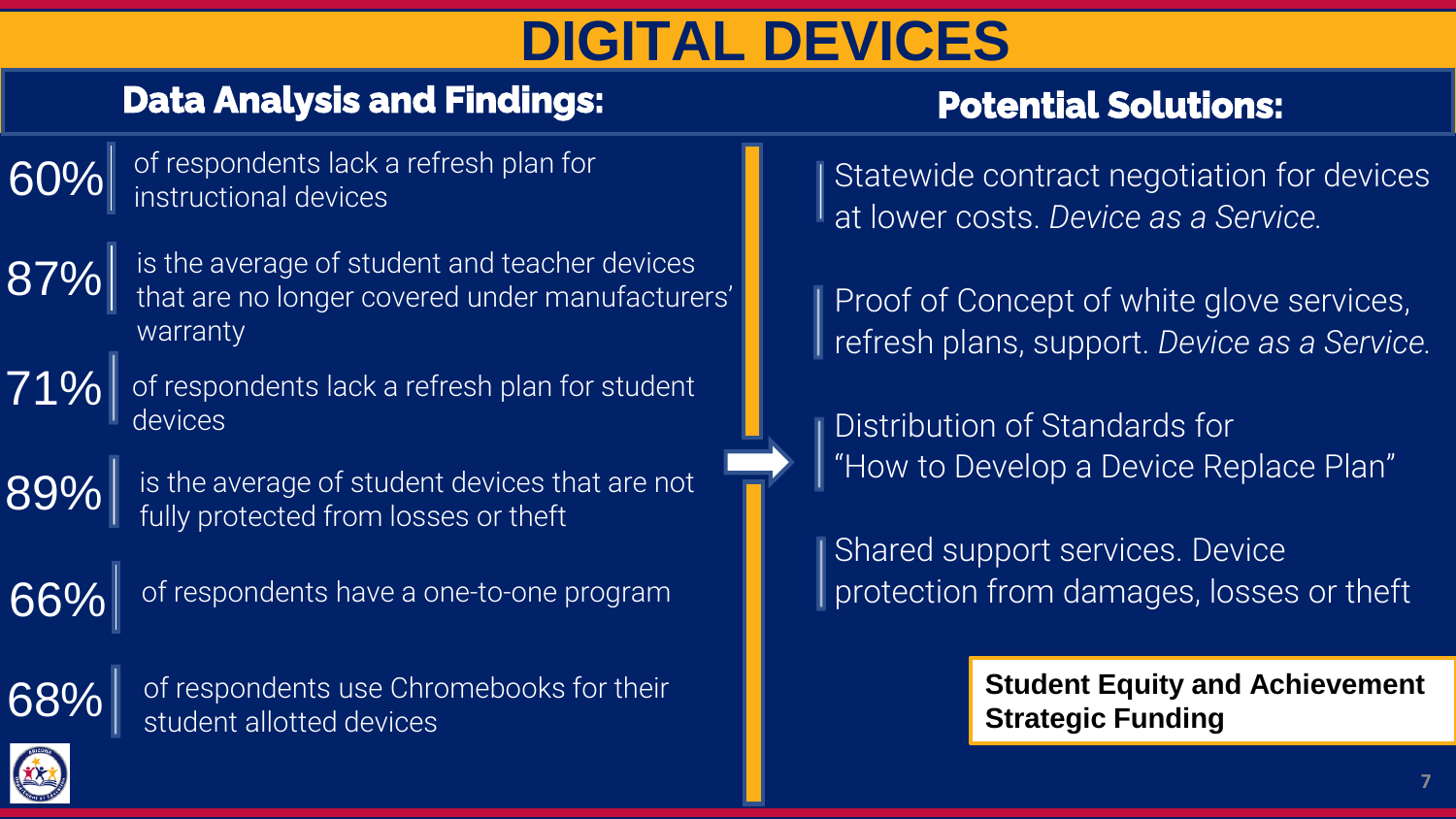### **CONNECTIVITY**

#### **Data Analysis and Findings:**

#### **Potential Solutions:**

 $23\%$   $\mid$  of Arizona K12 students lack broadband at home (source: Education Superhighways)

 $64\%$   $\parallel$  respondents do not currently collect student<br>connectivity data and therefore do not have ways of identifying connectivity needs at home



Some Local Education Agencies (in rural areas) estimate that up to 75% of their students lack connectivity at home

Contract negotiations with vendors / economies of scale

Broadband and Final Mile projects



E-rate Optimization

| ī<br>$\mathcal{L}(\mathcal{L})$ |  |
|---------------------------------|--|

Alternative connectivity solutions



**Student Equity and Achievement Strategic Funding**

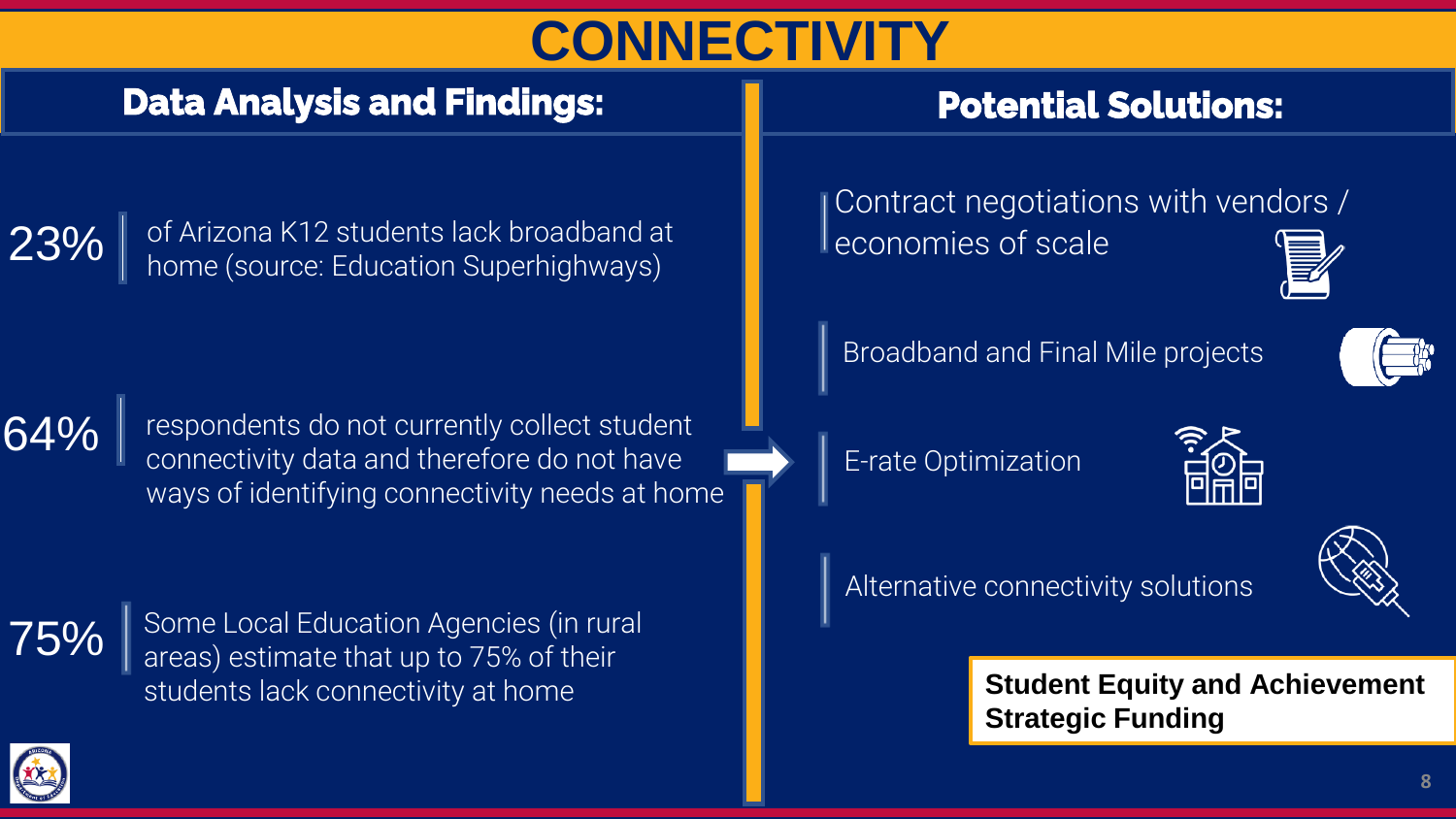### **DIGITAL SKILLS**

#### **Data Analysis and Findings:**

#### **Potential Solutions:**

- 31% of all respondents indicated that they had little or no training for instructional staff in digital teaching and learning.
- $74\%$  of respondents need to improve their level of digital support to students with special needs

30% of respondents have not provided training on digital citizenship to their students

**How Curriculum Staff assess their Instructors' knowledge of Technology and Computer Science Standards:** 

|                 | Comp. Science    | <b>Education Tech</b> |  |
|-----------------|------------------|-----------------------|--|
|                 | <b>Standards</b> | <b>Standards</b>      |  |
| <b>Very</b>     | 3.88%            | 2.91%                 |  |
| familiar        |                  |                       |  |
| <b>Somewhat</b> | 42.72%           | 54.37%                |  |
| familiar        |                  |                       |  |
| Not at all      | 53.40%           | 42.72%                |  |
| familiar        |                  |                       |  |

#### Training Sessions and Webinars in:

- o Digital Citizenship
- o Computer Science Standards
- o Education Tech Standards
- o Others
- State Support Resources

Communities of Practice

Knowledge Repository

**Student Equity and Achievement Educator Retention**

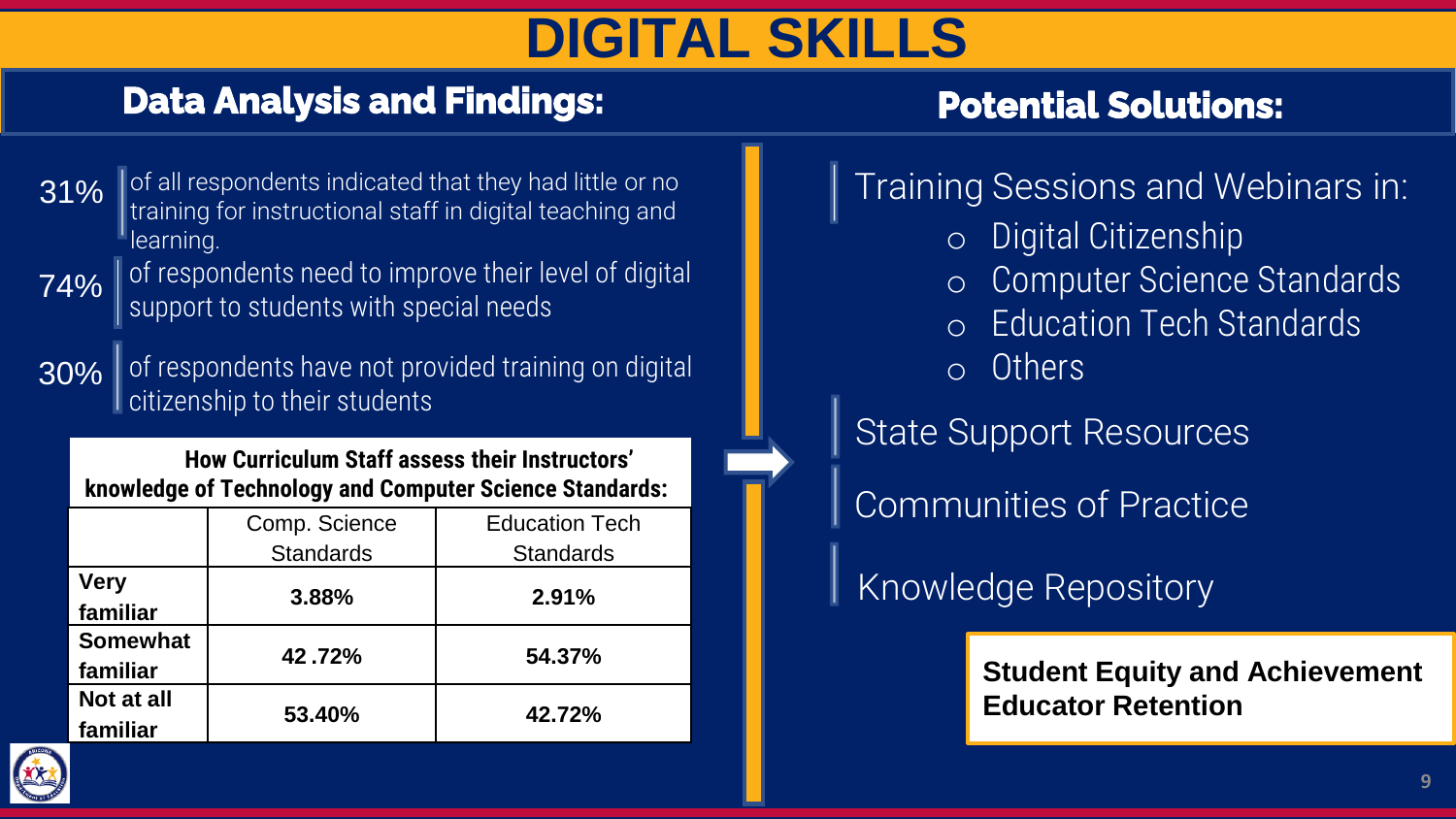### **DATA AND SECURITY**

#### **Data Analysis and Findings:**

 $\left\lceil 28\% \right\rceil$  of respondents have never risk assessed or were unsure when their last assessment was



 $\left\lceil \frac{1}{66}\right\rceil$  of respondents have not conducted a recent professional risk assessment

11% of respondents need help to implement allow lists / deny lists

 $26\%$  of respondents lack any measures to reinforce<br>CIPA compliance

 $31\%$  of respondents lack Data and Security training for their teachers and staff



 $\begin{bmatrix} 59\% \\ \end{bmatrix}$  of respondents that offer data and security training to their teachers and staff do so at a cost. Some of them find the cost to be too high.

#### **Potential Solutions:**

Security standards. CIPA compliance



Solutions for security at home



Shared security services (risk assessments, protocols)



Contract negotiations for data privacy and

security solutions. Economies of scale

**Safe Schools Strategic Funding**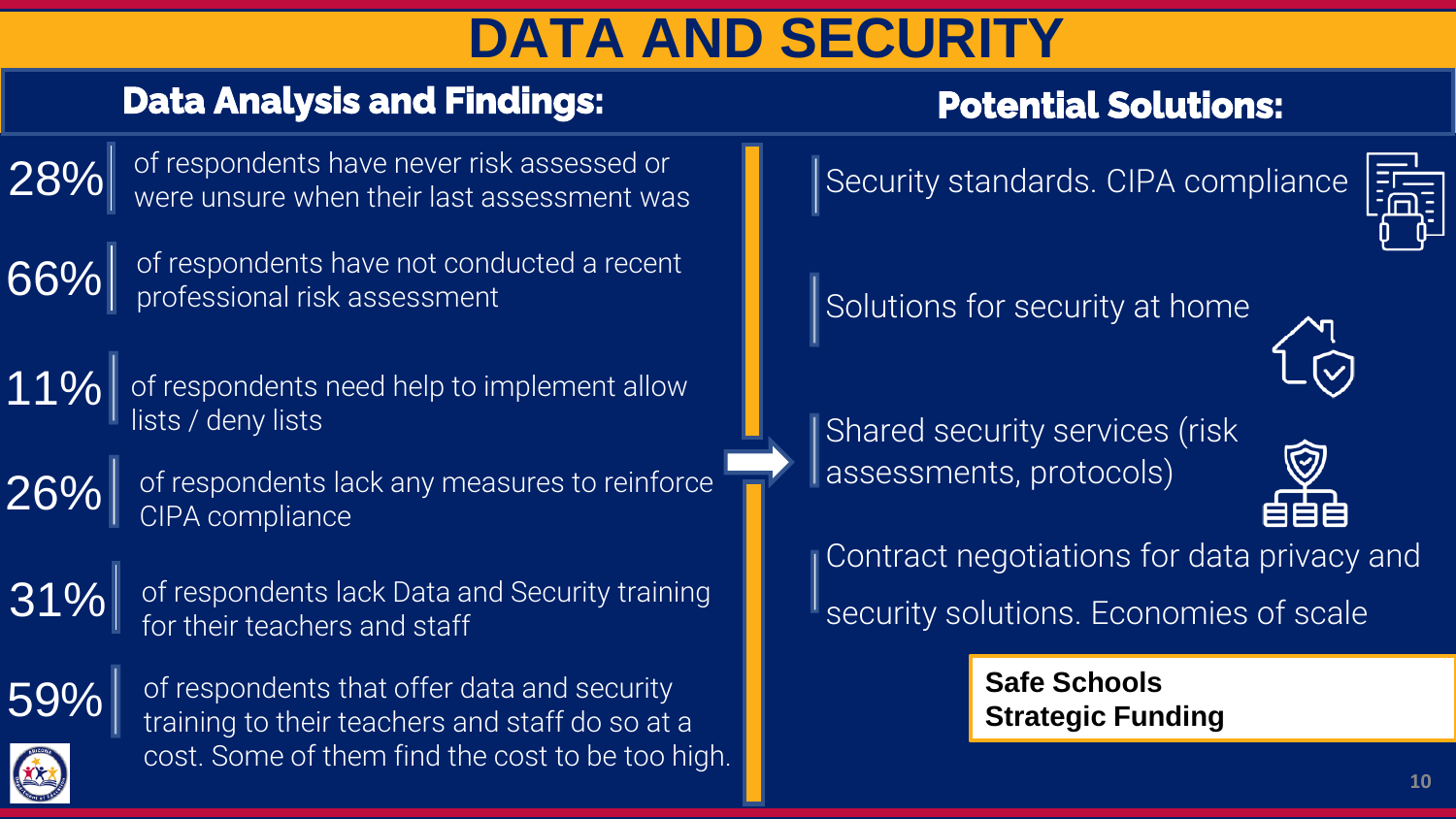### **POLICIES & PROCEDURES**

#### **Data Analysis and Findings:**

#### **Potential Solutions:**



of respondents have not fully adopted and implemented board-approved policies for digital learning

## 20%

of respondents have not started I the work on drafting or documented policies for digital learning

Build a library of policies, procedures and common practices

Monthly Seminars with pertinent topics, presented by guest expert speakers to discuss relevant subjects

Communities of Practice: focus on the improvement of practice with members who share expertise and passion for a designated topic

> **Safe Schools Educator Retention**

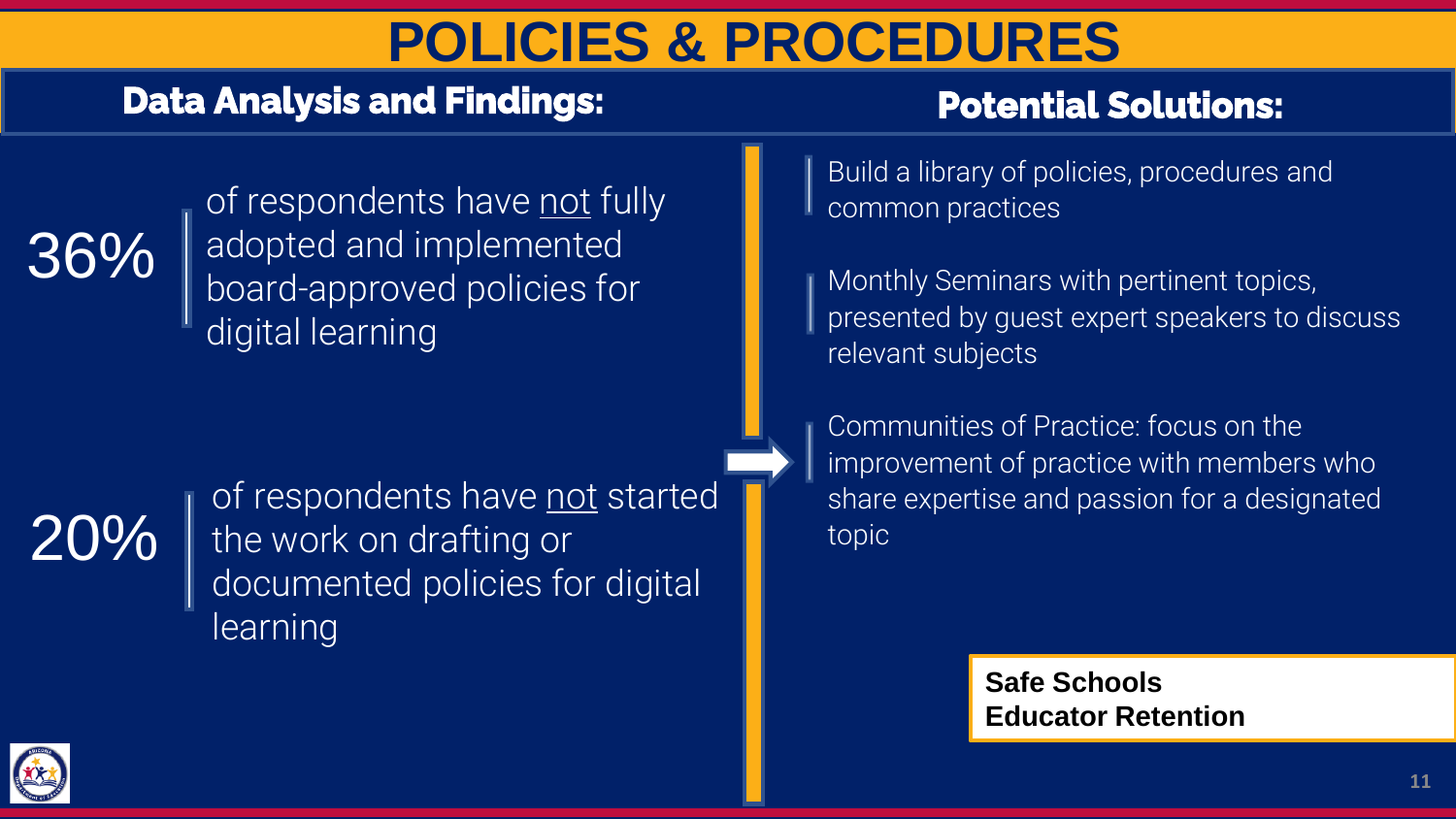### **CLASSROOM INNOVATION**

#### **Data Analysis and Findings:**

#### **Potential Solutions:**

 $20\%$   $\left| \right.$  respondents do not have digital content available for classroom and home use

17% respondents lack board approved policies for the selection of digital content

60% respondents lack a process in place to ensure digital content aligns to state standards

33% | respondents do use Extended Reality in the classroom

State-wide and localized negotiations for the acquisition of digital content and 涓 classroom technology at lower cost

Communities of Practice or Knowledge Groups to connect educators to resources and area experts in digital teaching and learning

Monthly Seminars with pertinent topics, presented by guest expert speakers to discuss relevant subjects

Innovation: Virtual Reality / Extended Reality, Learning Management Systems. Learning Object Repository, Shared Content.

> **Student Equity and Achievement Strategic Funding Educator Retention**

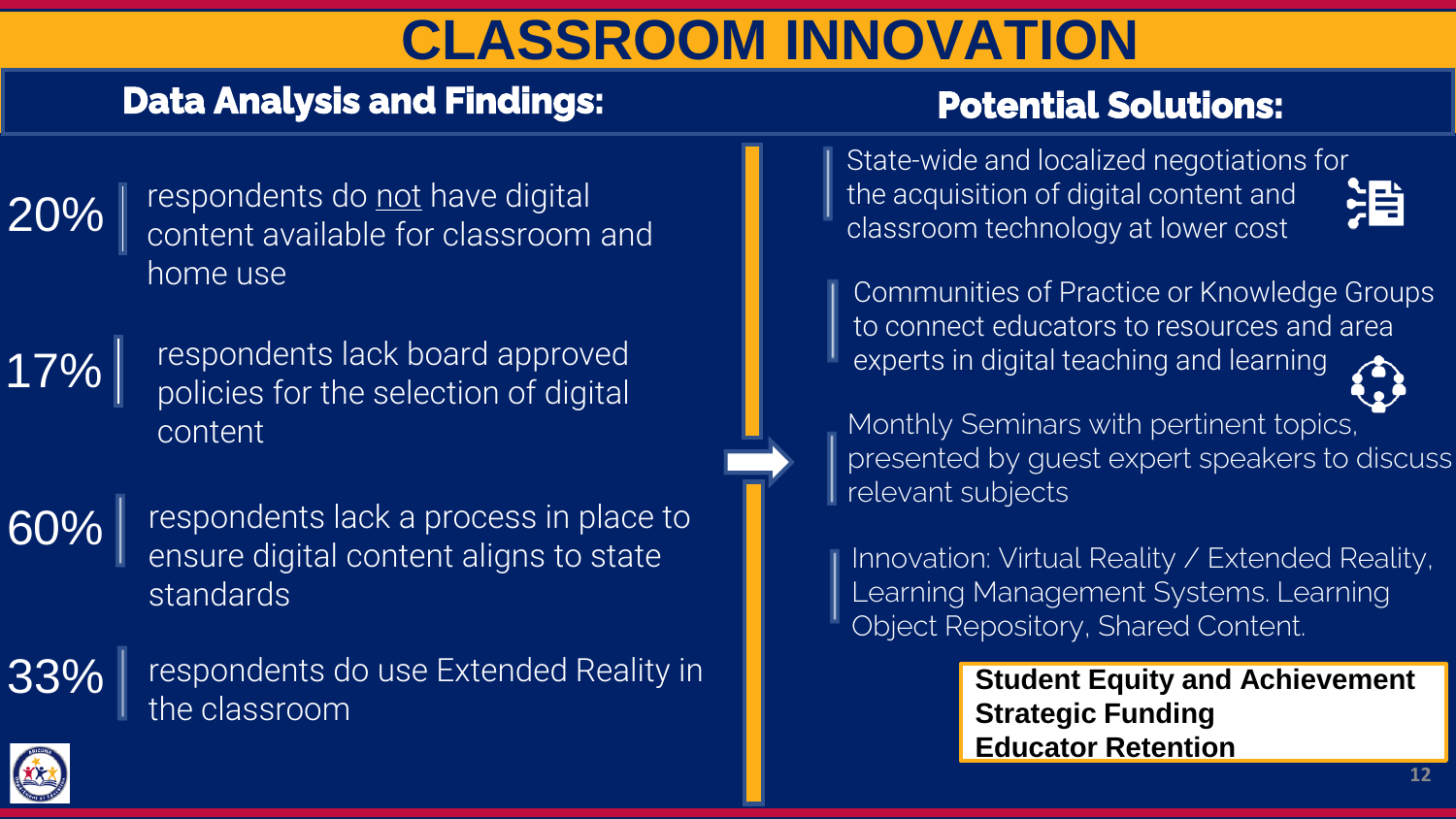### **DIGITAL TRANSFORMATION**

#### **Data Analysis and Findings:**

**Potential Solutions:**

*It would "be beneficial just to know how other districts manage [their devices and digital learning]."*

*"We are dealing with [challenges in students'] behavior and learning loss. After we get this under control, we will focus more on technology integration."*

*"Digital learning is a result of COVID and when COVID goes away we will go back to normal."*

Communities of Practice

#### Digital Transformation

- ADE Cloud Innovation Center to engage local education agencies
- **Extended Reality**
- Enterprise Solutions including Learning Management Systems and Learning Object Repositories
	- Innovation across all workstreams

#### Transformational practices

**Student Equity and Achievement Strategic Funding Educator Retention**